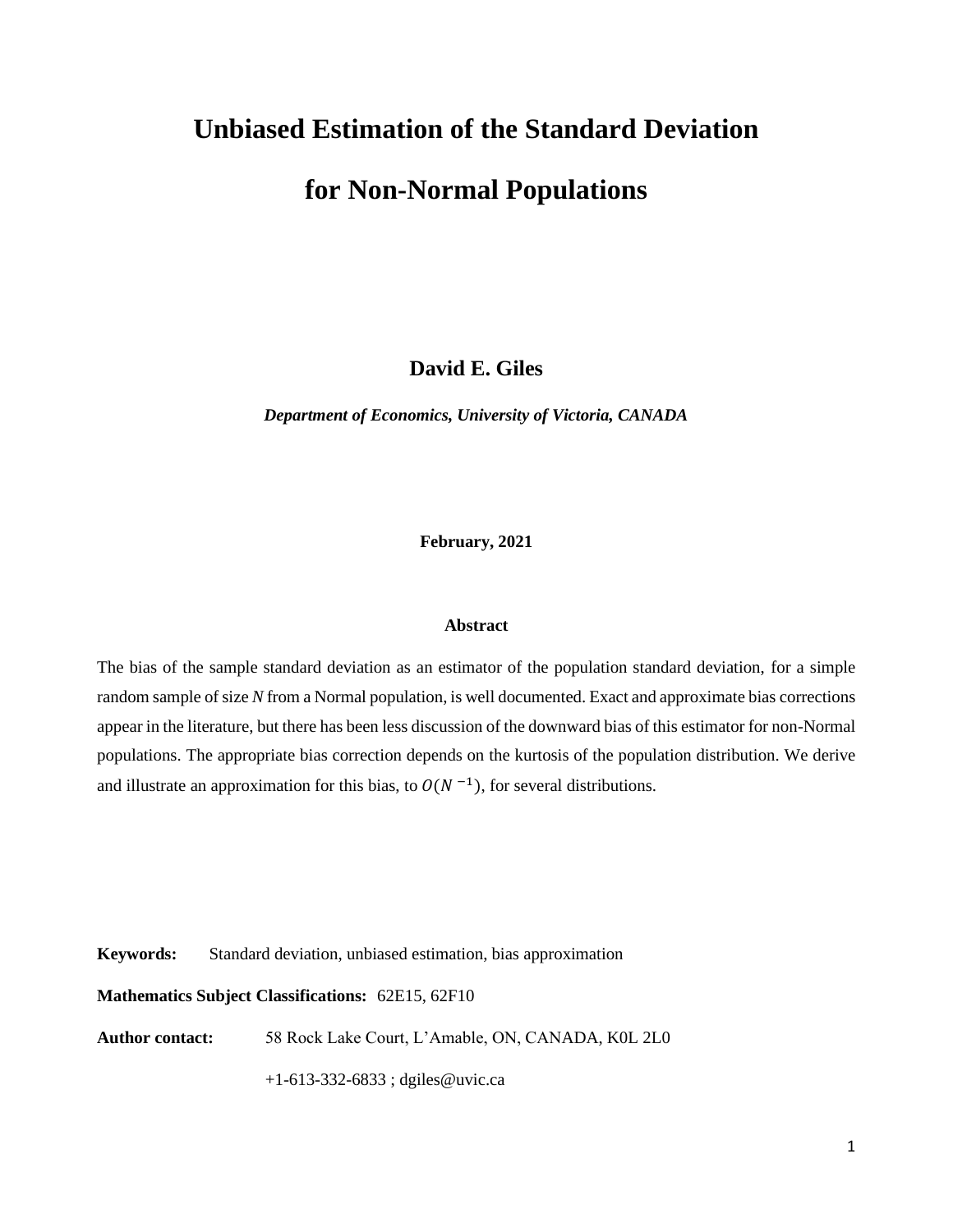#### **1. INTRODUCTION**

Let *X* follow a distribution, *F*, with integer moments that are finite, at least up to fourth order. Denote the population central moments by  $\mu_j = E[(X - \mu'_1)^j]$ ,  $j = 1, 2, 3, \dots$ ; where  $\mu'_1 = E(X)$  and  $Var(X) =$  $\mu_2 = \sigma^2$ , say; and the kurtosis coefficient is  $\kappa = (\mu_4/\mu_2^2)$ .

Based on a simple random sample of size *N*, the sample variance is  $s^2 = \frac{1}{N}$  $\frac{1}{N-1}\sum_{i=1}^{N} (x_i - \bar{x})^2$ , where  $\bar{x} =$ 1  $\frac{1}{n}\sum_{i=1}^{N} x_i$ . For any *F* with finite first and second moments,  $E(s^2) = \sigma^2$  and  $E(\bar{x}) = \mu'_1$ . In the special case where  $F$  is Normal, the sampling distributions of both  $s^2$  and  $s$  itself are well known. For example, for the latter see Holtzman (1950). In particular, the bias of *s* as an estimator of *σ*, and various approximations to this bias, have been examined in detail *for the Normal case* – *e.g*., see Bolch (1968), Brugger (1969), Cureton (1968), D'Agostino (1970), Gurland and Tripathi (1971), Markowitz (1968) and Stuart (1969),

However, if *F* is non-Normal, then although  $s^2$  is still an unbiased estimator of  $\sigma^2$ , *s* is a downward-biased estimator of *σ* in finite samples, by Jensen's inequality. The *magnitude* of this bias has not been established, in general, and we explore this problem here.

### **2. MAIN RESULT**

Under standard regularity conditions, both  $(\bar{x} - \mu'_1)$  and  $(s^2 - \sigma^2)$  are  $O_p(N^{-1/2})$ ; and note that we can write  $s = \sigma [1 + (s^2 - \sigma^2)/\sigma^2]^{1/2}$ . So, by the generalized binomial theorem (or using the Maclaurin expansion), we have:

$$
s = \sigma \left[ 1 + \frac{1}{2\sigma^2} (s^2 - \sigma^2) - \frac{1}{8\sigma^4} (s^2 - \sigma^2)^2 + \frac{1}{16\sigma^6} (s^2 - \sigma^2)^3 - \frac{5}{128\sigma^8} (s^2 - \sigma^2)^4 + \cdots \right].
$$
 (1)

Convergence of the infinite series in (1) requires that  $|(s^2 - \sigma^2)/\sigma^2| < 1$ , and this condition will be satisfied for large *N* as  $s^2$  is a consistent estimator of  $\sigma^2$ . However, convergence is not required for the approximation that follows.

Retaining terms in the expected value of (1) up to  $O(N^{-1})$ , we have

$$
E(s) = \sigma \left[ 1 + \frac{1}{2\sigma^2} E(s^2 - \sigma^2) - \frac{1}{8\sigma^4} E[(s^2 - \sigma^2)]^2 \right] + O(N^{-3/2}) \quad . \tag{2}
$$

Now,  $E(s^2 - \sigma^2) = 0$ , and from Angelova (2012, eq. (19)),

$$
E[(s2 - \sigma2)]2 = \left[\frac{(\mu_4 - \mu_2^2)}{N} + \frac{2\mu_2^2}{N(N-1)}\right].
$$
\n(3)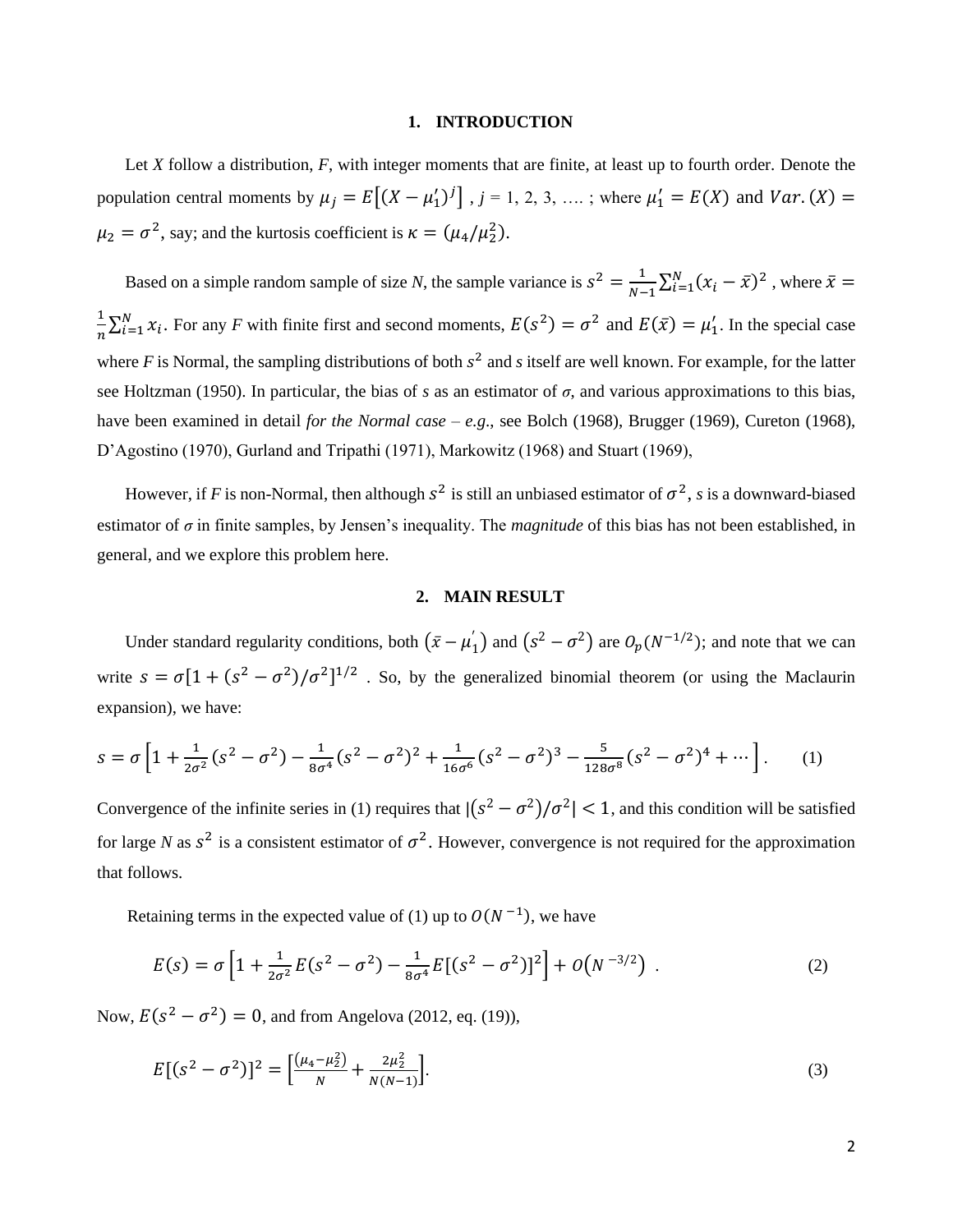This yields the approximation,

$$
E(s) \simeq \sigma \left[ 1 - \frac{1}{8} \left[ \frac{\kappa - 1}{N} + \frac{2}{N(N-1)} \right] \right] = \left( \sigma / C_N^* \right), \tag{4}
$$

where

$$
C_N^* = [8N(N-1)]/[8N(N-1) - (N-1)(K-3) - 2N].
$$
\n(5)

So,  $\hat{\sigma} = C_N^* s$  is an unbiased estimator of  $\sigma$ , to  $O(N^{-1})$ . For a Normal population, the corresponding scale factor for  $\hat{\sigma}$  to be *exactly* unbiased for *s* is known to be

$$
C_N = \Gamma[(N-1)/2]\sqrt{(N-1)/2}/\Gamma[N/2].
$$
\n(6)

Using (4), and the fact that  $E(s^2) = \sigma^2$ , we see immediately that  $var(s) \simeq \sigma^2 (\mathcal{C}_N^{*2} - 1) / \mathcal{C}_N^{*2}$  and  $var(\widehat{\sigma}) \simeq \sigma^2 (C_N^{*2} - 1)$ , each to  $O(N^{-1})$ .

### **3. DISCUSSION**

Some early tabulations for  $C_N$  by various authors are discussed by Jarrett (1968). Also, see Holtzman (1950), Bolch (1968), and Gurland and Tripathi (1971). Table 1 compares values of  $C_N^*$  with  $C_N$ , and with two approximations to  $C_N$  suggested by Gurland and Tripathi, for the Normal case. Values of  $C_N^*$ , for three other common population distributions, and various values of *N*, also appear in Table 1. An extended table can be downloaded as an Excel spreadsheet from [https://github.com/DaveGiles1949/My-Documents.](https://github.com/DaveGiles1949/My-Documents)

The accuracy of  $C_N^*$  relative to the exact  $C_N$  is apparent in Table 1 – even for sample sizes as small as  $N =$ 15. This lends credence to the accuracy of the  $C_N^*$  values for the other distributions, which show that this bias adjustment factor increases with the degree of kurtosis, but decreases (to 1) rapidly as *N* increases.

In practice, the form of the population distribution, and hence the value of *κ*, may be unknown. In this case an estimate of  $\kappa$  – such as the fourth standardized central sample moment,  $b_2$  – can be used. Johnson and Lowe (1979) show that  $b_2 \le N$ , so the corresponding estimate of  $C_N^*$  satisfies  $\left(\frac{16}{13}\right)$  $\frac{16}{13}$ )  $\leq \widehat{C_N^*} < (\frac{8}{7})$  $\frac{1}{7}$ ) for  $N \ge 2$ . In particular,  $\widehat{C_N} > 1$ , as required, but the order of magnitude of our main unbiasedness result is then only approximate.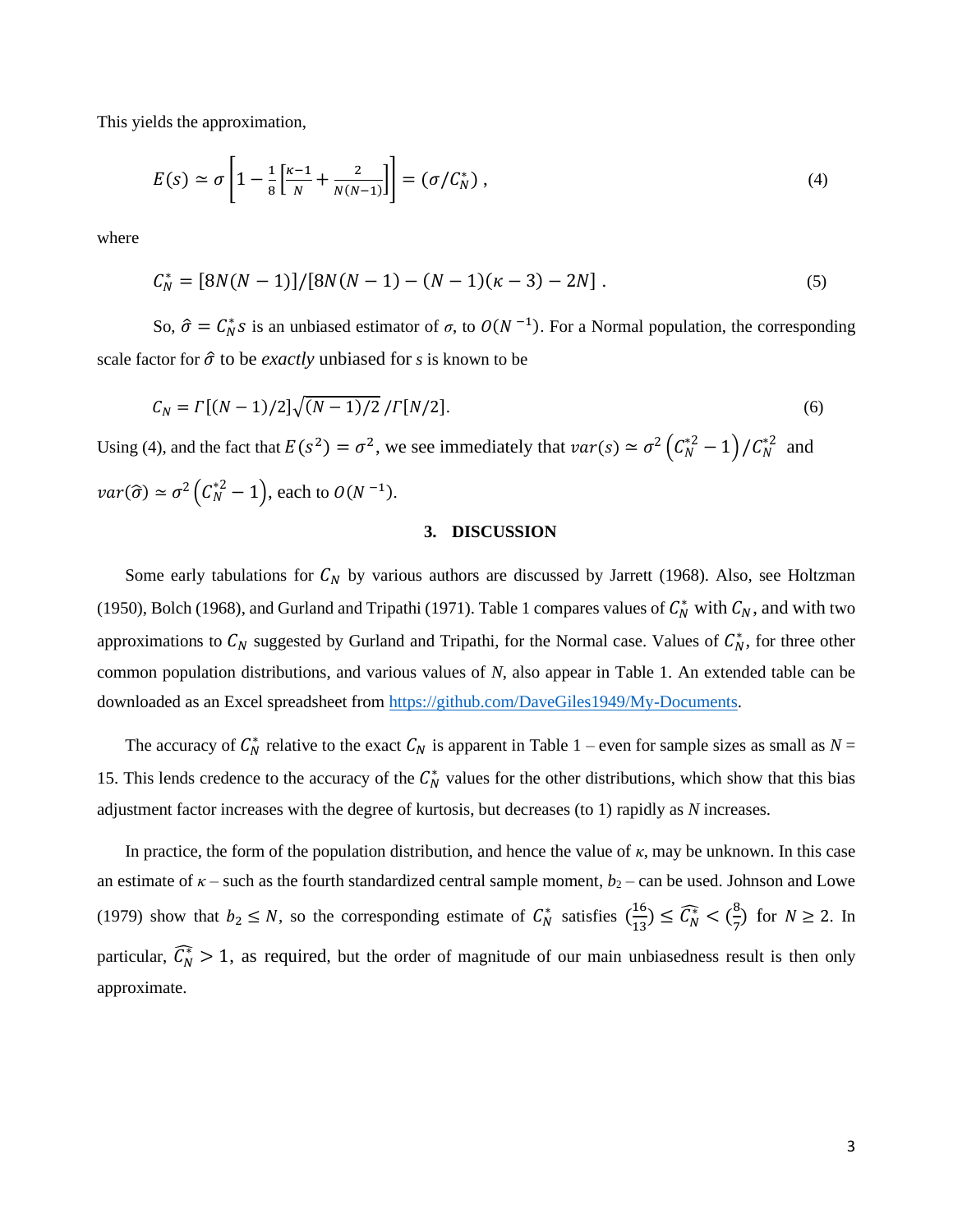| $\cal N$       | $C_N$  |          |        | $\mathcal{C}_N^*$ |                  |                |                  |                     |
|----------------|--------|----------|--------|-------------------|------------------|----------------|------------------|---------------------|
|                | Normal |          |        | Normal            | Logistic         | Laplace        |                  | Uniform Exponential |
|                | Exact  | GT(5)(6) | GT(7)  | $(\kappa = 3)$    | $(\kappa = 4.2)$ | $(\kappa = 6)$ | $(\kappa = 1.8)$ | $(\kappa = 9)$      |
| $\overline{2}$ | 1.2533 | 1.2649   | 1.2500 | 1.3333            | 1.4815           | 1.7778         | 1.2121           | 2.6667              |
| 3              | 1.1284 | 1.1314   | 1.1250 | 1.1429            | 1.2121           | 1.3333         | 1.0811           | 1.6000              |
| 4              | 1.0854 | 1.0864   | 1.0833 | 1.0909            | 1.1374           | 1.2152         | 1.0480           | 1.3714              |
| 5              | 1.0638 | 1.0643   | 1.0625 | 1.0667            | 1.1019           | 1.1594         | 1.0336           | 1.2698              |
| 6              | 1.0509 | 1.0512   | 1.0500 | 1.0526            | 1.0811           | 1.1268         | 1.0256           | 1.2121              |
| $\overline{7}$ | 1.0424 | 1.0425   | 1.0417 | 1.0435            | 1.0673           | 1.1053         | 1.0207           | 1.1748              |
| 8              | 1.0362 | 1.0363   | 1.0357 | 1.0370            | 1.0576           | 1.0900         | 1.0173           | 1.1487              |
| 9              | 1.0317 | 1.0317   | 1.0313 | 1.0323            | 1.0503           | 1.0787         | 1.0148           | 1.1294              |
| 10             | 1.0281 | 1.0282   | 1.0278 | 1.0286            | 1.0447           | 1.0698         | 1.0129           | 1.1146              |
| 11             | 1.0253 | 1.0253   | 1.0250 | 1.0256            | 1.0402           | 1.0628         | 1.0115           | 1.1028              |
| 12             | 1.0230 | 1.0230   | 1.0227 | 1.0233            | 1.0365           | 1.0571         | 1.0103           | 1.0932              |
| 13             | 1.0210 | 1.0210   | 1.0208 | 1.0213            | 1.0335           | 1.0523         | 1.0094           | 1.0852              |
| 14             | 1.0194 | 1.0194   | 1.0192 | 1.0196            | 1.0309           | 1.0482         | 1.0086           | 1.0785              |
| 15             | 1.0180 | 1.0180   | 1.0179 | 1.0182            | 1.0287           | 1.0448         | 1.0079           | 1.0728              |
| 16             | 1.0168 | 1.0168   | 1.0167 | 1.0169            | 1.0267           | 1.0418         | 1.0073           | 1.0679              |
| 17             | 1.0157 | 1.0157   | 1.0156 | 1.0159            | 1.0251           | 1.0392         | 1.0068           | 1.0635              |
| 18             | 1.0148 | 1.0148   | 1.0147 | 1.0149            | 1.0236           | 1.0368         | 1.0064           | 1.0597              |
| 19             | 1.0140 | 1.0140   | 1.0139 | 1.0141            | 1.0223           | 1.0348         | 1.0060           | 1.0564              |
| 20             | 1.0132 | 1.0132   | 1.0132 | 1.0133            | 1.0211           | 1.0330         | 1.0057           | 1.0534              |
| 21             | 1.0126 | 1.0126   | 1.0125 | 1.0127            | 1.0200           | 1.0313         | 1.0054           | 1.0507              |
| 22             | 1.0120 | 1.0120   | 1.0119 | 1.0120            | 1.0191           | 1.0298         | 1.0051           | 1.0482              |
| 23             | 1.0114 | 1.0114   | 1.0114 | 1.0115            | 1.0182           | 1.0285         | 1.0049           | 1.0460              |
| 24             | 1.0109 | 1.0109   | 1.0109 | 1.0110            | 1.0174           | 1.0272         | 1.0046           | 1.0440              |
| 25             | 1.0105 | 1.0105   | 1.0104 | 1.0105            | 1.0167           | 1.0261         | 1.0044           | 1.0421              |
| 26             | 1.0100 | 1.0100   | 1.0100 | 1.0101            | 1.0160           | 1.0250         | 1.0042           | 1.0404              |
| 27             | 1.0097 | 1.0097   | 1.0096 | 1.0097            | 1.0154           | 1.0241         | 1.0041           | 1.0388              |
| 28             | 1.0093 | 1.0093   | 1.0093 | 1.0093            | 1.0148           | 1.0232         | 1.0039           | 1.0374              |
| 29             | 1.0090 | 1.0090   | 1.0089 | 1.0090            | 1.0143           | 1.0223         | 1.0038           | 1.0360              |
| 30             | 1.0087 | 1.0087   | 1.0086 | 1.0087            | 1.0138           | 1.0216         | 1.0036           | 1.0348              |

## **TABLE 1**

VALUES OF  $C_N$  AND  $C_N^*$  FOR VARIOUS POPULATIONS<sup>1</sup>

 $C_N = \Gamma[(N-1)/2]\sqrt{(N-1)/2}/\Gamma[N/2]$ ;  $C_N^* = [8N(N-1)]/[8N(N-1)-(N-1)(K-3)-2N]$ ;

GT(5)(6) and GT(7) refer to values imputed from equations (5) and (6), and equation (7) respectively in Gurland and Tripathi (1971).